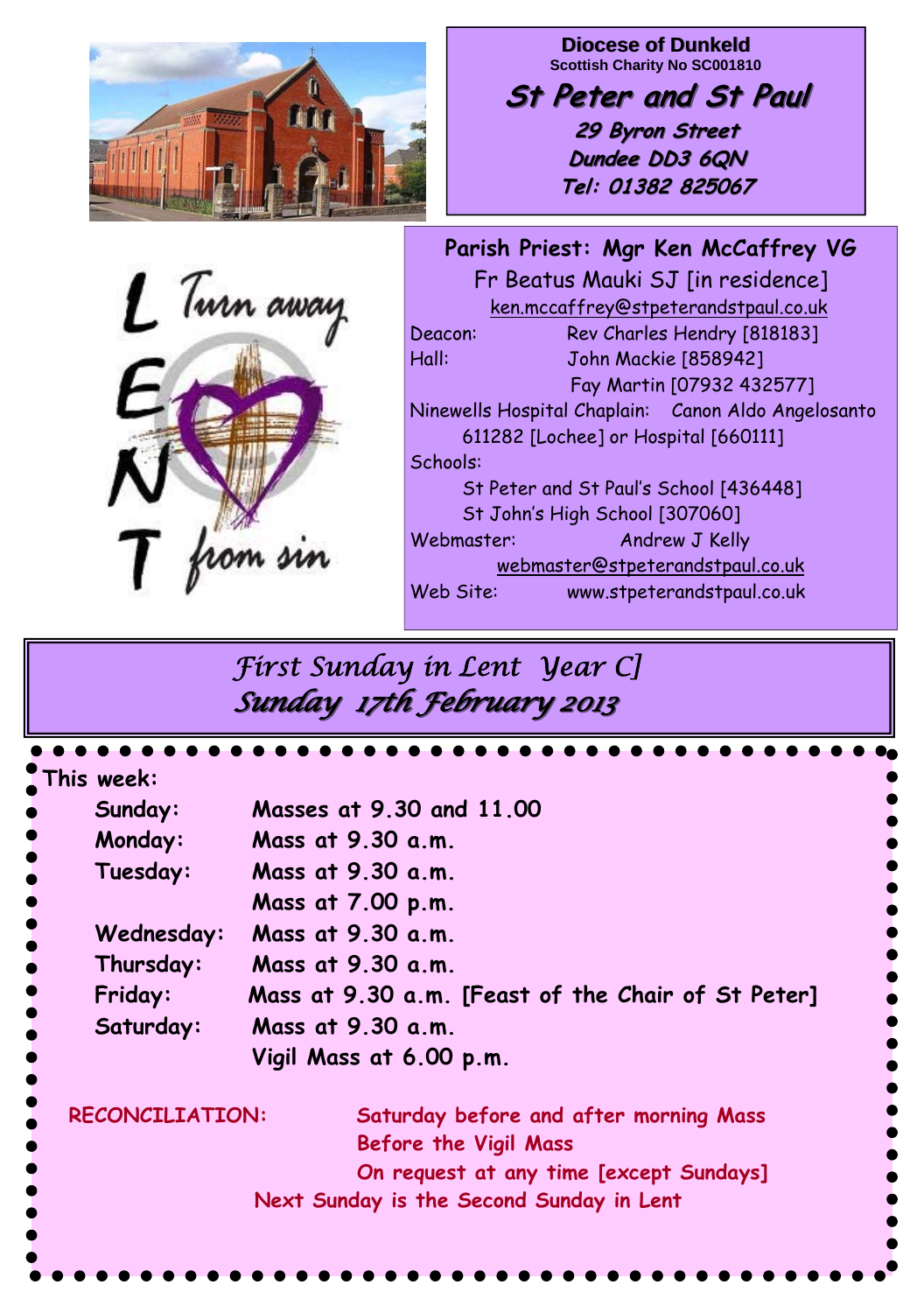*COLLECTIONS* **Sunday 10th February £ 1199.50 (£612was Gift Aid) Many Thanks The ANNUAL COLLECTION for the support of our Sick & Retired Priests Aa all Masses this weekend** 

**EUCHARISTIC ADORATION each Wednesday during Lent from after Mass till 3.00 p.m.** 

PLEASE PRAY FOR: **Letitia Kelly, Bill Rooney & George Etchells** recently deceased.

And for all whose anniversaries occur at this time**: Irene Kiddie, Frank Chaplain, Mary McInally, Elizabeth Cameron, Nan Sinclair, Susan Conway, Ruby Low, Davina Smith, James Dailly, Margaret Dailly, Annie Carroll, Meg Vance, Liz Ross, Liz Aitken, Evelyn Devlin & John Macgregor** And those sick at home or in hospital; **Andrea Young, Brida Tennant, Margaret Longmuir, Annie** 

**Dailly** And all those who are sick or housebound in our parish and receive the Eucharist each Sunday:

**Connor, Coleen Stewart, Lulu Smith & Mabel** 

Teas and Coffee are available in the Hall after 11 o'clock Mass each Sunday. All welcome. Profits to SCIAF.

#### Dundee Passion Play

The above event takes place in the Botanic Gardens on Palm Sunday. We need volunteers (men especially) to act. No experience needed. For information speak to Steve Lavery or Jim Leary or just come along to the rehearsals on Monday evening at 7pm at St, Joseph's Church House, Wilkies Lane.

PLEASE COLLECT YOUR SCIAF BOX AT MASS TODAY. To be returned on Holy Thursday night at the Mass of the Lord's Supper.

**RITE OF ENROLMENT** for Primary 4 children in St Peter and Paul's Primary school, preparing for Confirmation and Eucharist will be at 11 o'clock Mass. Please pray for these children, their teachers, parents, carers and sponsors.

WORLD DAY OF PRAYER on Friday 1st March 2013 in St. David's High Kirk, Kinghorne Road, at 7.00 p.m. All welcome

ST PATRICK'S NIGHT SOCIAL on Saturday 16th March in the Parish Centre, from 7.30 - 12 midnight. Tickets are £5,and are available now. Music by Bill Lynch. Proceeds for Anna's Fund.

EVENING MASS on the Tuesdays of Lent at 7.00 p.m. An ideal opportunity for those working to celebrate Weekday Mass in this Penitential Season.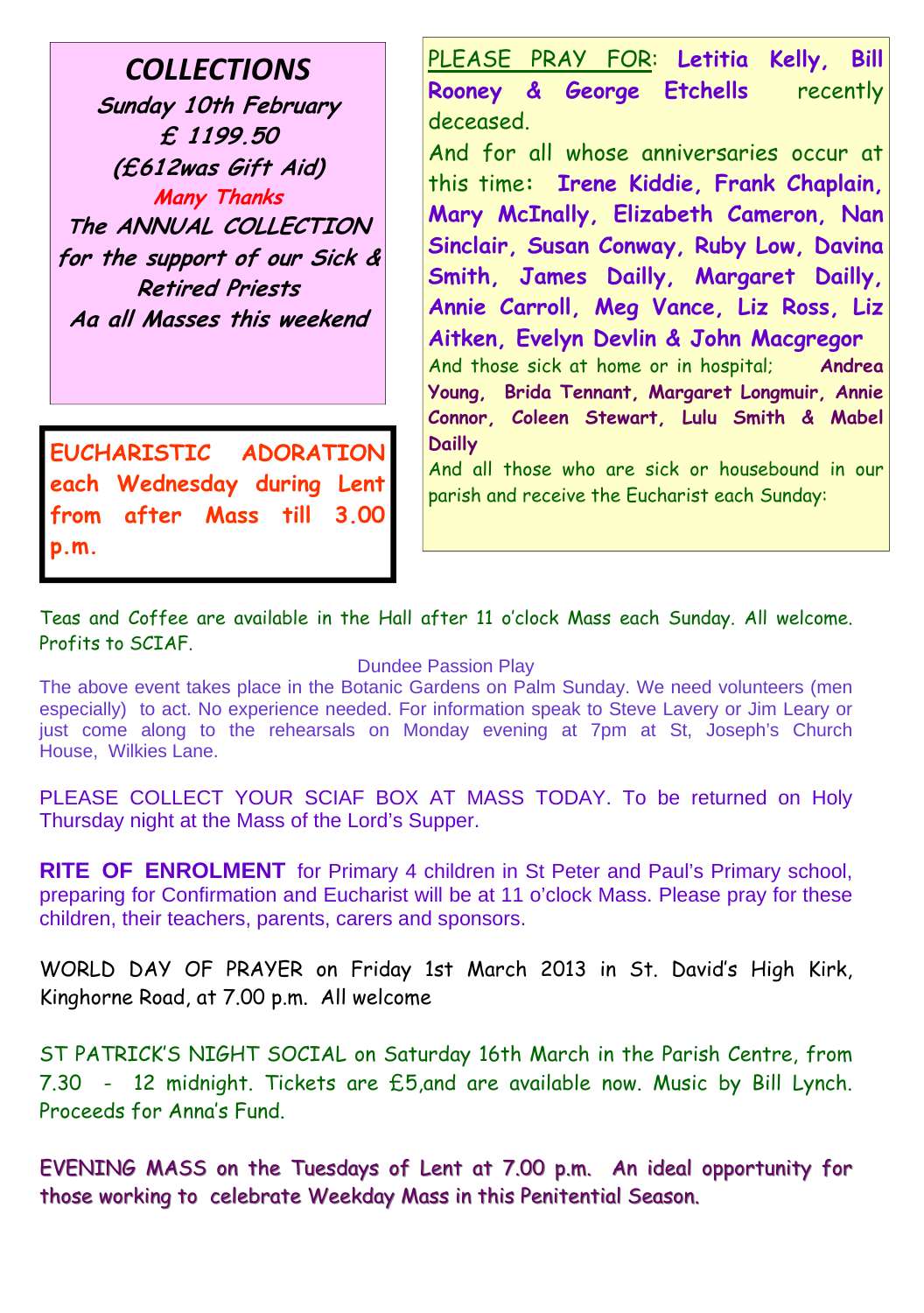## **CONCERT FOR ANNA'S FUND**

#### Sunday 17th February at 5.00 p.m. In the Church

The Piazzolla Players are an ensemble of instrumentalists who will play for us Danse Macabre by Saint-Saens and Winter from the Four seasons of Buenos Aires by Piazzolla The concert features Elisabeth Flett who has been playing the violin since she was 4 yrs old. She lives in Tayport, is currently a student in Dundee and will be heading off to the Guildhall School of Music & Drama in London in September to study recorder and violin. Elisabeth will play Czardas by Monti for us and also a Tango duet with her friend Joanna. Elisabeth brings with her a folk trio, Three's A Crowd, and the Ferryport String Quartet.

From our parishioners the concert will feature Shelly Findlater who will be singing Leezie Lindsay, Carrickfergus, and a Nightingale Sang in Berkeley Square and Moyra Foley who will be playing Rhapsody on a Theme of Paganini by Rachmaninoff and Fantaisie Impromptu by Chopin

.A programme is available in the vestibule of the church and tickets are available from Shelly, Moyra or Veronica or can be paid at the door.







Pope Benedict XVI on Monday last said he plans on resigning the papal office on February 28th.

Dear Brothers, I have convoked you to this Consistory, not only for the three canonizations, but also to communicate to you a decision of great importance for the life of the Church. After having repeatedly examined my conscience before God, I have come to the certainty that my strengths, due to an advanced age, are no longer suited to an adequate exercise of the Petrine ministry. I am well aware that this ministry, due to its essential spiritual nature, must be carried out not only with words and deeds, but no less with prayer and suffering. However, in today's world, subject to so many rapid changes and shaken by questions of deep relevance for the life of faith, in order to govern the barque of Saint Peter and proclaim the Gospel, both strength of mind and body are necessary, strength which in the last few months, has deteriorated in me to the extent that I have had to recognize my incapacity to adequately fulfill the ministry entrusted to me. For this reason, and well aware of the seriousness of this act, with full freedom I declare that I renounce the ministry of Bishop of Rome, Successor of Saint Peter, entrusted to me by the Cardinals on 19 April 2005, in such a way, that as from 28 February 2013, at 20:00 hours, the See of Rome, the See of Saint Peter, will be vacant and a Conclave to elect the new Supreme Pontiff will have to be convoked by those whose competence it is.

Dear Brothers, I thank you most sincerely for all the love and work with which you have supported me in my ministry and I ask pardon for all my defects. And now, let us entrust the Holy Church to the care of Our Supreme Pastor, Our Lord Jesus Christ, and implore his holy Mother Mary, so that she may assist the Cardinal Fathers with her maternal solicitude, in electing a new Supreme Pontiff. With regard to myself, I wish to also devotedly serve the Holy Church of God in the future through a life of prayer.

From the Vatican,

10 February 2013

On Thursday 28th February at 7.00 p.m., [8.00 in Rome] the moment Pope Benedict vacates the See of Peter, we will have Mass to celebrate his ministry as Pope and pray for his health and well-being.